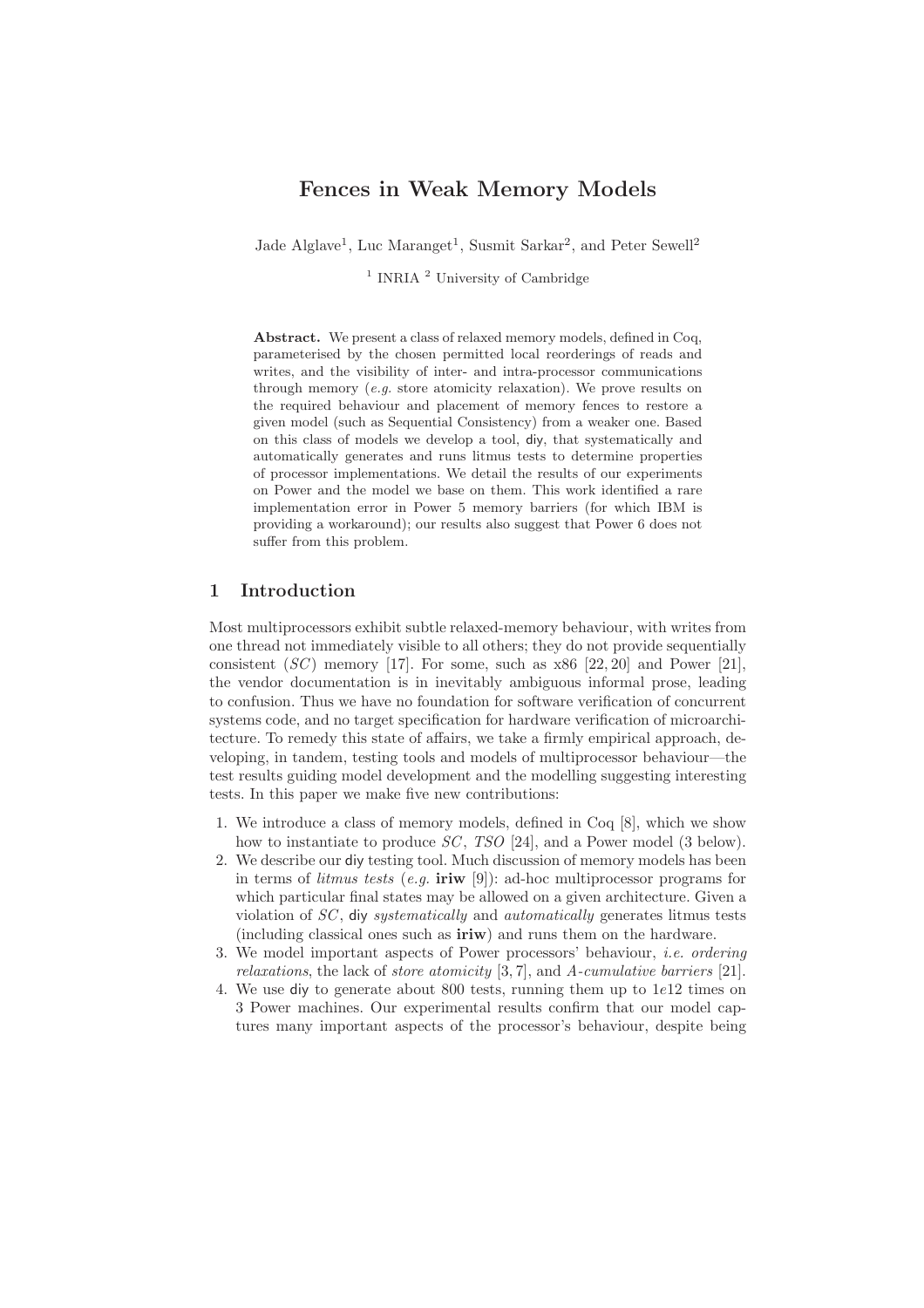

Fig. 1. A program and a candidate execution

in a simple global-time style rather than the per-processor timelines of the architecture text. They also identified a rarely occurring implementation error in Power 5 memory barriers (for which IBM is providing a workaround). They further suggest that Power 6 does not suffer from this.

5. We prove in Coq theorems about the strength and placement of memory barriers required to regain a strong model from a weaker model.

The experimental details and the sources and documentation of diy are available online<sup>1</sup>, as are the Coq development and typeset outlines of the proofs<sup>2</sup>.

# 2 Our class of models

A memory model determines whether a candidate execution of a program is valid. For example, Fig. 1(a) shows a simple litmus test, comprising an initial state (which gathers the initial values of registers and memory locations used in the test), a program in pseudo- or assembly code, and a final condition on registers and memory (we write  $x$ ,  $y$  for memory locations and  $r1$ ,  $r2$  for registers). If each location initially holds 0 (henceforth we omit the initial state if so), then, e.g. on x86 processors, there are valid executions with the specified final state [20].

Rather than dealing directly with programs, our models are in terms of the events  $E$  occurring in a candidate program execution. A memory event m represents a memory access, specified by its direction (write or read), its location  $\text{loc}(m)$ , its value val $(m)$ , its processor proc $(m)$ , and a unique label. The store to x with value 1 marked  $(a)$  in Fig. 1(a) generates the event  $(a)$  Wx1 in Fig. 1(b). Henceforth, we write r (resp. w) for a read (resp. write) event. We write  $\mathbb{M}_{\ell,\nu}$ (resp.  $\mathbb{R}_{\ell,v}$ ,  $\mathbb{W}_{\ell,v}$ ) for the set of memory events (resp. reads, writes) to a location

 $^1$  http://diy.inria.fr/

 $^2$  http://moscova.inria.fr/~alglave/wmm/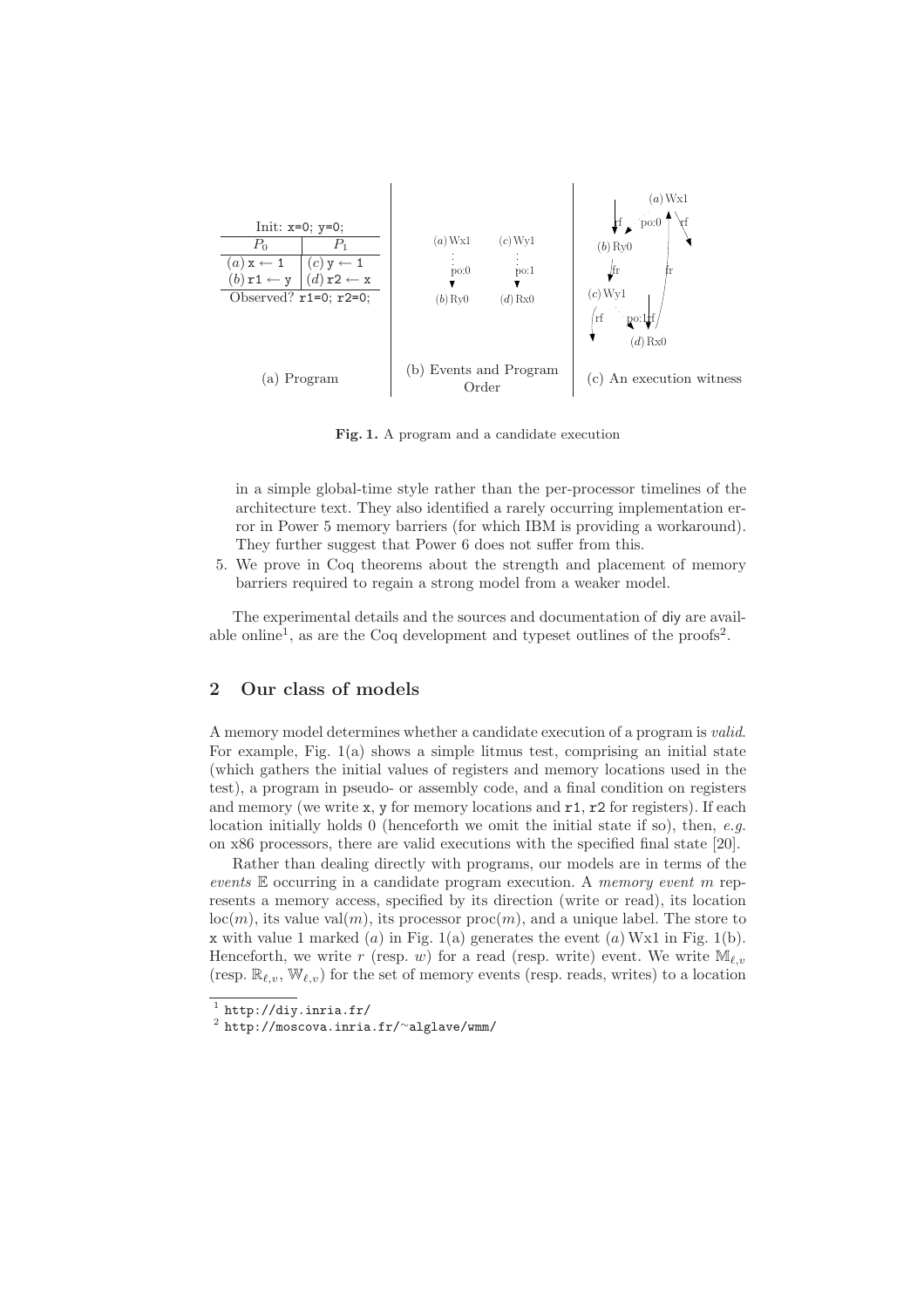| Name                    | Notation                                                          | Comment                                                                                                               |                |
|-------------------------|-------------------------------------------------------------------|-----------------------------------------------------------------------------------------------------------------------|----------------|
| program order           | $m_1 \stackrel{\text{po}}{\rightarrow} m_2$                       | per-processor total order                                                                                             |                |
| dependencies            | $m_1 \stackrel{\text{dp}}{\rightarrow} m_2$                       | dependencies                                                                                                          | $\overline{2}$ |
| po-loc                  | $\overline{m_1 \stackrel{\text{po-loc}}{\rightarrow} m_2}$        | program order restricted to the same location                                                                         | 2.3            |
| preserved program order | $m_1 \stackrel{\text{ppo}}{\rightarrow} m_2$                      | pairs maintained in program order                                                                                     | 2.2            |
| read-from map           | $w \stackrel{\text{rf}}{\rightarrow} r$                           | links a write to a read reading its value                                                                             | 2.1            |
| external read-from map  | $w \stackrel{\text{rfe}}{\rightarrow} r$                          | $\stackrel{11}{\rightarrow}$ between events from distinct processors                                                  | 2.2            |
| internal read-from map  | $w \stackrel{\text{rfi}}{\rightarrow} r$                          | $\stackrel{\text{rf}}{\rightarrow}$ between events from the same processor                                            | 2.2            |
| global read-from map    | $w \stackrel{\text{grf}}{\rightarrow} r$                          | $\stackrel{\text{rf}}{\rightarrow}$ considered global                                                                 | 2.2            |
| write serialisation     | $w_1 \stackrel{\text{ws}}{\rightarrow} w_2$                       | total order on writes to the same location                                                                            | 2.1            |
| from-read map           | $r \stackrel{\mathrm{fr}}{\rightarrow} w$                         | r reads from a write preceding w in $\stackrel{\text{ws}}{\rightarrow}$                                               | 2.1            |
| barriers                | $m_1 \stackrel{\text{ab}}{\rightarrow} m_2$                       | ordering induced by barriers                                                                                          |                |
| global happens-before   | $m_1 \stackrel{\text{ghb}}{\rightarrow} m_2$                      | union of global relations                                                                                             | 2.2            |
|                         | $h$ b-seq<br>$\stackrel{\sim}{\rightarrow} m_2$<br>m <sub>1</sub> | shorthand for $m_1$ ( $\xrightarrow{\text{rf}}$ $\cup \xrightarrow{\text{ws}}$ $\cup \xrightarrow{\text{fr}}$ ) $m_2$ | 2.3            |

Fig. 2. Table of relations

 $\ell$  with value v (we omit  $\ell$  and v when quantifying over all of them). A barrier instruction generates a *barrier event b*; we write  $\mathbb B$  for the set of all such events.

The models are defined in terms of binary relations over these events, and Fig. 2 has a table of the relations we use.

As usual, the *program order*  $\stackrel{\text{po}}{\rightarrow}$  is a total order amongst the events from the same processor that never relates events from different processors. It reflects the sequential execution of instructions on a single processor: given two instruction execution instances  $i_1$  and  $i_2$  that generate events  $e_1$  and  $e_2$ ,  $e_1 \stackrel{\text{po}}{\rightarrow} e_2$  means that a sequential processor would execute  $i_1$  before  $i_2$ . When instructions may perform several memory accesses, we take intra-instruction dependencies [22] into account to build a total order.

We postulate a  $\stackrel{\text{dp}}{\rightarrow}$  relation to model the dependencies between instructions, such as *data* or *control dependencies* [21, pp. 653-668]. This relation is a subrelation of  $\stackrel{\text{po}}{\rightarrow}$ , and always has a read as its source.

### 2.1 Execution witnesses

Although  $\stackrel{\text{po}}{\rightarrow}$  conveys important features of program execution, e.g. branch resolution, it does not characterise an execution. To do so, we postulate two relations  $\stackrel{\text{rf}}{\rightarrow}$  and  $\stackrel{\text{ws}}{\rightarrow}$  over memory events.

*Reads-from map* We write  $w \stackrel{\text{rf}}{\rightarrow} r$  to mean that r loads the value stored by w (so  $w$  and  $r$  must share the same location and value). Given a read  $r$  there exists a unique write w such that  $w \stackrel{\text{rf}}{\rightarrow} r$  (w can be an *init* store when r loads from the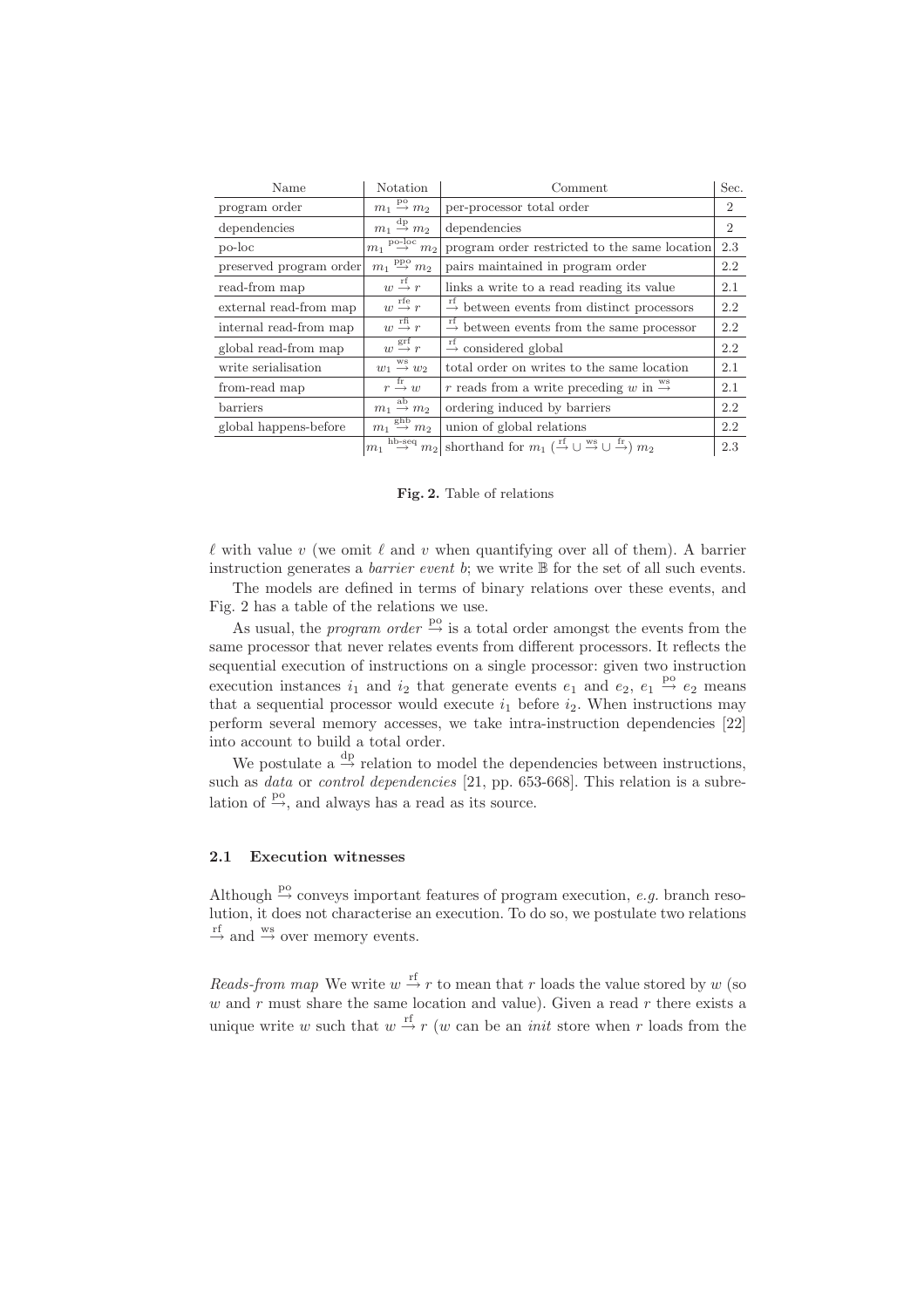initial state). Thus,  $\stackrel{rf}{\rightarrow}$  must be well formed following the wf – rf predicate:

$$
\text{wf }-\text{rf}(\stackrel{\text{rf}}{\rightarrow}) \triangleq \left(\stackrel{\text{rf}}{\rightarrow}\subseteq\bigcup_{\ell,v}(\mathbb{W}_{\ell,v}\times\mathbb{R}_{\ell,v})\right) \ \wedge \ (\forall r, \ \exists! \ w. \ w \stackrel{\text{rf}}{\rightarrow}r)
$$

Write serialisation We assume all values written to a given location  $\ell$  to be serialised, following a coherence order. This property is widely assumed by modern architectures. We define  $\stackrel{ws}{\rightarrow}$  as the union of the coherence orders for all memory locations, which must be well formed following the wf − ws predicate:

$$
\mathrm{wf} - \mathrm{ws}(\stackrel{\mathrm{ws}}{\rightarrow}) \triangleq \left( \stackrel{\mathrm{ws}}{\rightarrow} \subseteq \bigcup_{\ell} (\mathbb{W}_{\ell} \times \mathbb{W}_{\ell}) \right) \ \wedge \ \left( \forall \ell. \ \mathrm{total} - \mathrm{order} \left( \stackrel{\mathrm{ws}}{\rightarrow}, (\mathbb{W}_{\ell} \times \mathbb{W}_{\ell}) \right) \right)
$$

From-read map We define the following derived relation  $\frac{f}{f}$ [4] which gathers all pairs of reads r and writes w such that r reads from a write that is before  $w$  $\text{in} \overset{\text{ws}}{\rightarrow}$ :

$$
r \stackrel{\mathrm{fr}}{\rightarrow} w \stackrel{\mathrm{\Delta}}{\phantom{\rightarrow}} \exists w'.w' \stackrel{\mathrm{rf}}{\rightarrow} r \wedge w' \stackrel{\mathrm{ws}}{\rightarrow} w
$$

We define an *execution witness*  $X$  as follows (the well-formedness predicate wf on execution witnesses is the conjunction of those for  $\frac{ws}{\rightarrow}$  and  $\frac{rf}{\rightarrow}$ ):

$$
X \triangleq (\mathbb{E}, \xrightarrow{\text{po}}, \xrightarrow{\text{dp}}, \xrightarrow{\text{rf}}, \xrightarrow{\text{ws}})
$$

Fig. 1(c) shows an execution witness for the test of Fig. 1(a). The load  $(d)$ reads the initial value of  $x$ , later overwritten by the store  $(a)$ . Since the init store to x comes first in  $\stackrel{\text{ws}}{\rightarrow}$ , hence before  $(a)$ , we have  $(d) \stackrel{\text{fr}}{\rightarrow} (a)$ .

#### 2.2 Global Happens-Before

An execution witness is valid if the memory events can be embedded in an acyclic global happens-before relation  $\stackrel{\text{ghb}}{\rightarrow}$  (together with two auxiliary conditions detailed in Sec. 2.3). This order corresponds roughly to the vendor documentation concept of memory events being globally performed [21, 13]: a write in  $\xrightarrow{\text{ghb}}$  represents the point in global time when this write becomes visible to all processors; whereas a read in  $\stackrel{\text{ghb}}{\rightarrow}$  represents the point in global time when the read takes place.

There remain key choices as to which relations we include in  $\xrightarrow{ghb}$  (*i.e.* which we consider to be in global time), which leads us to define a class of models.

Globality Writes are not necessarily globally performed at once. Thus,  $\stackrel{\text{rf}}{\rightarrow}$  is not necessarily included in  $\xrightarrow{ghb}$ . Let us distinguish between internal (resp. external)  $r_f$ , when the two events in  $r_f$  are on the same (resp. distinct) processor(s), written  $\stackrel{\text{rfi}}{\rightarrow}$  (resp.  $\stackrel{\text{rfe}}{\rightarrow}$ ) :  $w \stackrel{\text{rfi}}{\rightarrow} r \stackrel{\Delta}{=} w \stackrel{\text{rf}}{\rightarrow} r \wedge \text{proc}(w) = \text{proc}(r)$  and  $w \stackrel{\text{rfe}}{\rightarrow} r \stackrel{\Delta}{=} w \stackrel{\text{rf}}{\rightarrow} r$  $r \wedge \text{proc}(w) \neq \text{proc}(r)$ . Some architectures allow store forwarding (or read own writes early [3]): the processor issuing a given write can read its value before any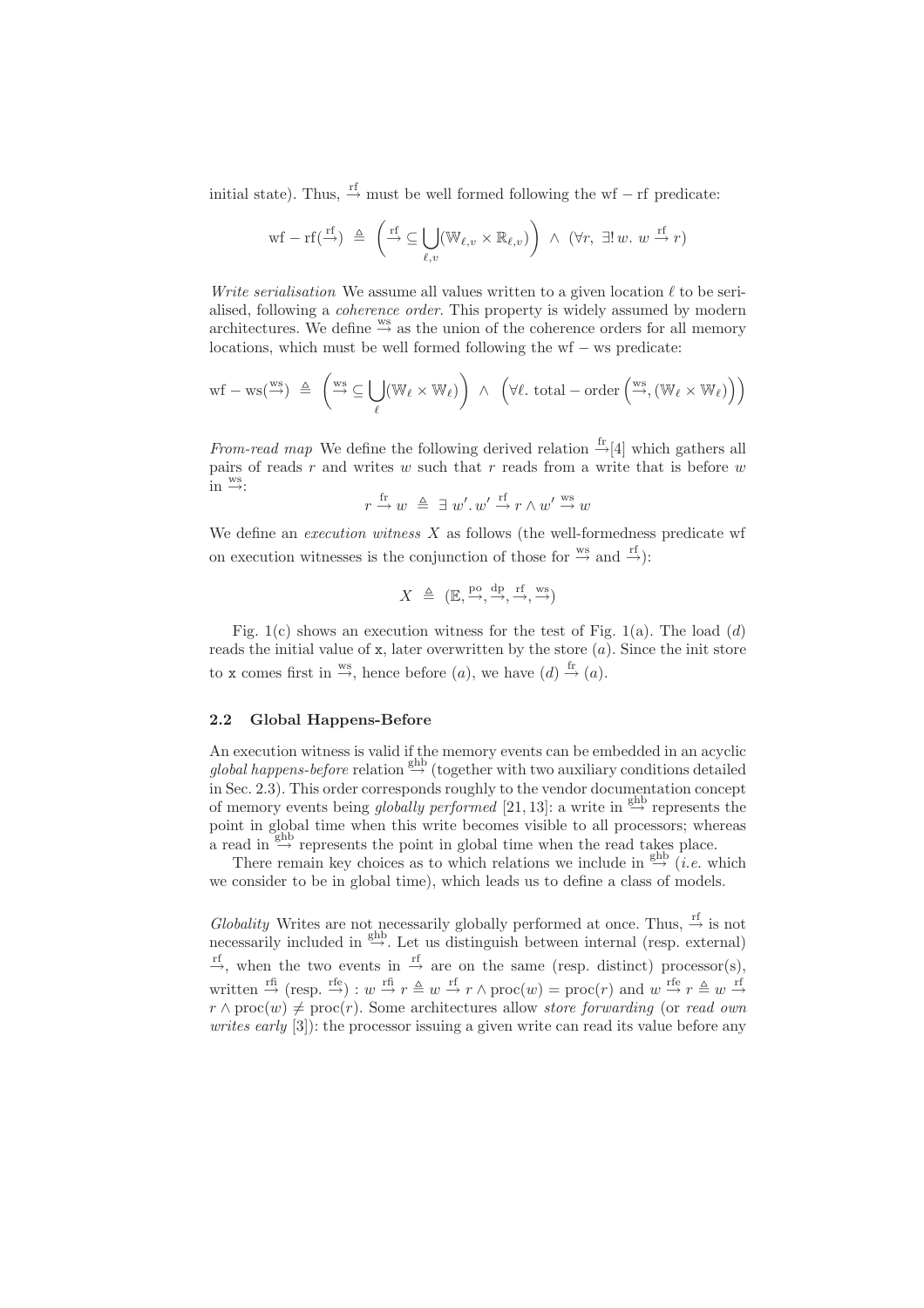other participant accesses it. Then  $\stackrel{\text{rfi}}{\rightarrow}$  is not included in  $\stackrel{\text{ghb}}{\rightarrow}$ . Other architectures allow two processors sharing a cache to read a write issued by their neighbour  $w.r.t.$  the cache hierarchy before any other participant that does not share the same cache—a particular case of *read others' writes early* [3]. Then  $\stackrel{\text{refe}}{\rightarrow}$  is not considered global. We write  $\stackrel{\text{grf}}{\rightarrow}$  for the subrelation of  $\stackrel{\text{rf}}{\rightarrow}$  included in  $\stackrel{\text{ghb}}{\rightarrow}$ .

In our class of models,  $\stackrel{\text{ws}}{\rightarrow}$  and  $\stackrel{\text{fr}}{\rightarrow}$  are always included in  $\stackrel{\text{ghb}}{\rightarrow}$ . Indeed, the write serialisation for a given location  $\ell$  is the order in which writes to  $\ell$  are globally performed. Moreover, as  $r \stackrel{\text{fr}}{\rightarrow} w$  expresses that the write w' from which r reads is globally performed before  $w$ , it forces the read  $r$  to be globally performed (since a read is globally performed as soon as it is performed) before  $w$  is globally performed.

Preserved program order In any given architecture, certain pairs of events in the program order are guaranteed to occur in that order. We postulate a global relation  $\stackrel{\text{ppo}}{\rightarrow}$  gathering all such pairs. For example, the execution witness in Fig. 1(c) is only valid if the writes and reads to different locations on each processor have been reordered. Indeed, if these pairs were forced to be in program order, we would have a cycle in  $\xrightarrow{ghb} (a) \xrightarrow{ppo} (b) \xrightarrow{fr} (c) \xrightarrow{ppo} (d) \xrightarrow{fr} (a)$ .

Barrier constraints Architectures also provide barrier instructions, e.g. the Power sync (discussed in Sec. 3) to enforce ordering between pairs of events. We postulate a global relation  $\stackrel{ab}{\rightarrow}$  gathering all such pairs.

Architectures We call a particular model of our class an architecture, written A (or  $A^{\epsilon}$  for when  $\stackrel{\text{ab}}{\rightarrow}$  is empty); ppo (resp. grf, ab, A.ghb) is the function returning the  $\stackrel{\text{ppo}}{\rightarrow}$  (resp.  $\stackrel{\text{grf}}{\rightarrow}$ ,  $\stackrel{\text{ab}}{\rightarrow}$  and  $\stackrel{\text{ghb}}{\rightarrow}$ ) relation when given an execution witness:

$$
A \triangleq (ppo, grf, ab)
$$

We define  $\stackrel{\text{ghb}}{\rightarrow}$  as the union of the global relations:

$$
\overset{ghb}\rightarrow \ \overset{\Delta}\equiv \ \overset{ppo}\rightarrow \ \cup \ \overset{ws}\rightarrow \ \cup \ \overset{fr}\rightarrow \ \cup \ \overset{grf}\rightarrow \ \cup \ \overset{ab}\rightarrow
$$

### 2.3 Validity of an execution  $w.r.t.$  an architecture

We now add two sanity conditions to the above. First, we require each processor to respect memory coherence for each location [11]. If a processor writes  $e.a. v$ to  $\ell$  and then reads  $v'$  from  $\ell$ ,  $v'$  should not precede  $v$  in the write serialisation. We define the relation  $\stackrel{\text{p-loc}}{\rightarrow}$  over accesses to the same location in the program order, and require  $\stackrel{\text{po-loc}}{\rightarrow}$ ,  $\stackrel{\text{rf}}{\rightarrow}$   $\stackrel{\text{ws}}{\rightarrow}$  and  $\stackrel{\text{fr}}{\rightarrow}$  to be compatible (writing  $\stackrel{\text{hb-seq}}{\rightarrow}$  for  $\stackrel{\text{rf}}{\rightarrow}$   $\cup \stackrel{\text{ws}}{\rightarrow}$ ):

$$
m_1 \stackrel{\text{po-loc}}{\rightarrow} m_2 \triangleq m_1 \stackrel{\text{po}}{\rightarrow} m_2 \wedge \text{loc}(m_1) = \text{loc}(m_2)
$$
  
uniproc $(X) \triangleq \text{acyclic} \stackrel{\text{hb-seq}}{\rightarrow} \cup \stackrel{\text{po-loc}}{\rightarrow}$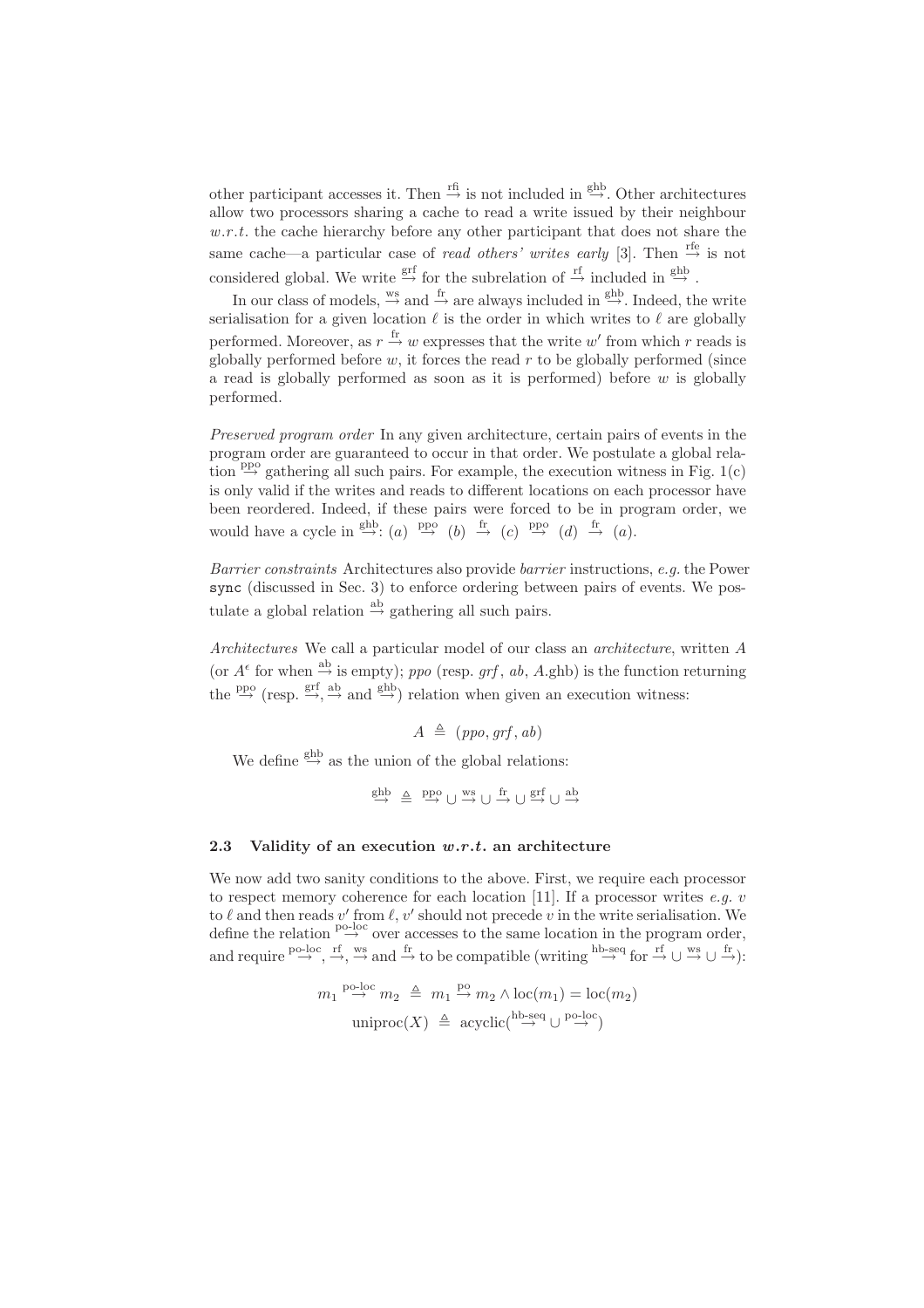

Fig. 3. Invalid executions according to the uniproc and thin criteria

For example, in Fig. 3 (a), we have  $(c) \stackrel{\text{ws}}{\rightarrow} (a)$  (by x final value) and  $(a) \stackrel{\text{rf}}{\rightarrow} (c)$ (by r1 final value). The cycle  $(a) \stackrel{\text{rf}}{\rightarrow} (b) \stackrel{\text{po-loc}}{\rightarrow} (c) \stackrel{\text{ws}}{\rightarrow} (a)$  invalidates this execution: (b) cannot read from (a) as it is a future value of x in  $\stackrel{ws}{\rightarrow}$ .

Second, we rule out programs where values come *out of thin air* [19] (as in Fig. 3 (b)):

$$
\text{thin}(X) \triangleq \text{acyclic}(\stackrel{\text{rf}}{\rightarrow} \cup \stackrel{\text{dp}}{\rightarrow})
$$

We define the validity of an execution  $w.r.t.$  an architecture A as the conjunction of three checks independent of the architecture, namely  $\text{wf}(X)$ , uniproc $(X)$ and  $\text{thin}(X)$  with a last one that characterises the architecture:

A.valid $(X) \triangleq \text{wf}(X) \wedge \text{uniproc}(X) \wedge \text{thin}(X) \wedge \text{acyclic}(A.\text{ghb}(X))$ 

#### 2.4 Comparing architectures via validity predicates

From our definition of validity arises a simple notion of comparison among architectures.  $A_1 \leq A_2$  means that  $A_1$  is *weaker* than  $A_2$ :

$$
A_1 \leq A_2 \triangleq (\overset{\text{ppo}_1}{\rightarrow} \overset{\text{ppo}_2}{\rightarrow}) \land (\overset{\text{grf}_1}{\rightarrow} \overset{\text{grf}_2}{\rightarrow})
$$

The validity of an execution is decreasing  $w.r.t.$  the strength of the predicate;  $i.e.$  a weak architecture exhibits at least all the behaviours of a stronger one:

 $\forall A_1 A_2, (A_1 \leq A_2) \Rightarrow (\forall X, A_2^{\epsilon}.\text{valid}(X) \Rightarrow A_1^{\epsilon}.\text{valid}(X))$ 

Programs running on an architecture  $A_1^{\epsilon}$  exhibit executions that would be valid on a stronger architecture  $A_2^{\epsilon}$ ; we characterise all such executions as follows:

$$
A_1.\mathrm{check}_{A_2}(X) \triangleq \mathrm{acyclic}(\overset{\mathrm{grf}_2}{\rightarrow} \cup \overset{\mathrm{ws}}{\rightarrow} \cup \overset{\mathrm{fr}}{\rightarrow} \cup \overset{\mathrm{ppo}_2}{\rightarrow})
$$

These two theorems, though fairly simple, will be useful to compare two models and to restore a strong model from a weaker one, as in Sec. 3.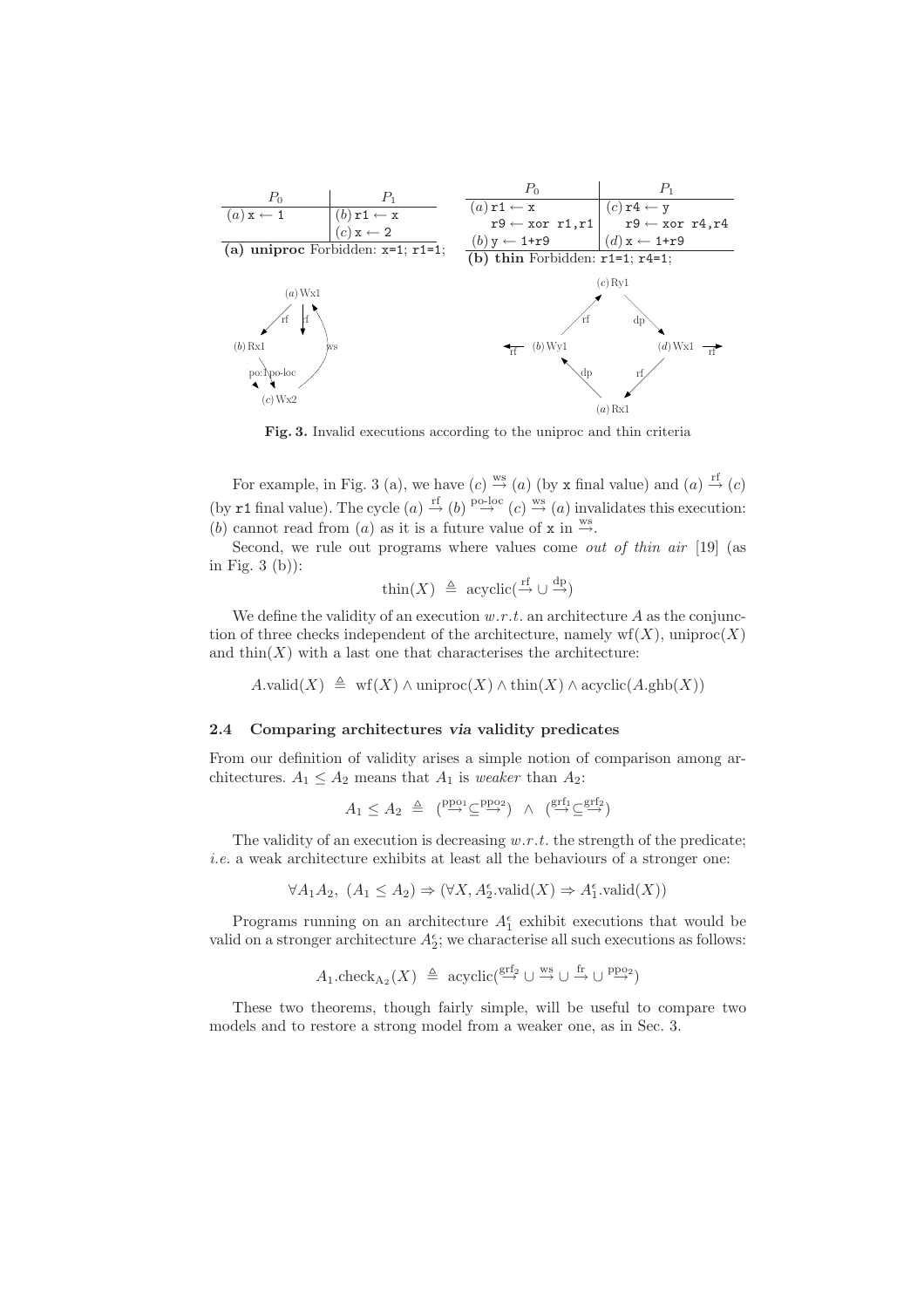#### 2.5 Examples

We propose here alternative formulations of  $SC$  [17] and Sparc's TSO [24] in our framework, which we proved equivalent to the original definitions. We omit proofs and the formal details for lack of space, but they can be found online<sup>2</sup> . We write  $\text{po}(X)$  (resp. rf $(X)$ , rfe $(X)$ ) for the function extracting the  $\stackrel{\text{po}}{\rightarrow}$  (resp.  $\stackrel{\text{rf}}{\rightarrow}$ ,  $\stackrel{\text{ref}}{\rightarrow}$ ) relation from  $X$ . We define notations to extract pairs of memory events from the program order:  $MM \triangleq \lambda X$ . ((M × M)  $\cap$  po(X)),  $RM \triangleq \lambda X$ . ((R × M)  $\cap$  po(X)) and  $WW \triangleq \lambda X$ . ((W  $\times$  W)  $\cap$  po(X)).

SC allows no reordering of events ( $\frac{ppo}{\rightarrow}$  equals  $\frac{po}{\rightarrow}$  on memory events) and makes writes available to all processors as soon as they are issued  $(\stackrel{\text{ff}}{\rightarrow}$  are global). Thus, there is no need for barriers, and any architecture is weaker than  $SC$ :  $SC \triangleq (MM, rf, \lambda X.\emptyset)$ . The following criterion characterises, as in Sec. 2.4, valid SC executions on any architecture: A.check<sub>SC</sub>(X) = acyclic(<sup>hb-seq</sup>  $\cup$   $\stackrel{\text{po}}{\rightarrow}$ ). Thus, the outcome of Fig. 1 will never be the result of an SC execution, as it exhibits the cycle:  $(a) \stackrel{\text{po}}{\rightarrow} (b) \stackrel{\text{fr}}{\rightarrow} (c) \stackrel{\text{po}}{\rightarrow} (d) \stackrel{\text{fr}}{\rightarrow} (a)$ .

TSO allows two relaxations [3]: write to read program order, meaning its  $\stackrel{\text{ppo}}{\rightarrow}$ includes all pairs but the store-load ones  $(ppo<sub>tso</sub> \triangleq (\lambda X.(RM(X) \cup WW(X)))$ and *read own write early* ( $\stackrel{\text{rfi}}{\rightarrow}$  are not global). We elide barrier semantics, detailed in Sec. 3:  $TSO^{\epsilon} \triangleq (ppo_{tso},\text{rfe}, \lambda X.\emptyset)$ . Sec. 2.4 shows the following criterion characterises valid executions  $(w.r.t.$  any  $A \leq TSO)$  that would be valid on  $TSO^{\epsilon}$ , e.g. in Fig. 1: A.check<sub>TSO</sub>  $(X) = \mathrm{acyclic}(\overset{\text{ws}}{\rightarrow} \cup \overset{\text{fr}}{\rightarrow} \cup \overset{\text{rfe}}{\rightarrow} \cup \overset{\text{ppo-tso}}{\rightarrow}).$ 

# 3 Semantics of barriers

We define the semantics and placement in the code that barriers should have to restore a stronger model from a weaker one. It is clearly enough to have  $w \stackrel{\text{ab}_1}{\rightarrow} r$ whenever  $w \stackrel{\text{grf}_2\backslash 1}{\longrightarrow} r$  holds to restore store atomicity, *i.e.* a barrier ensuring  $\stackrel{\text{ref}}{\rightarrow}$ is global. But then a processor holding such a barrier placed after r would wait until w is globally performed, then read again to ensure  $r$  is globally performed after w. We provide a less costly requirement: when  $w \stackrel{\text{rf}}{\rightarrow} r \stackrel{\text{po}}{\rightarrow} m$ , where r may not be globally performed after  $w$  is, inserting a barrier instruction between the instructions generating r and m only forces the processor generating r and m to delay  $m$  until  $w$  is globally performed.

Formally, given  $A_1 \leq A_2$ , we define the predicate fb (fully barriered) on executions  $X$  by

$$
A_1 \cdot \text{fb}_{A_2}(X) \triangleq ((\overset{\text{ppo}_2}{\rightarrow} \overset{\text{i}}{\rightarrow}) \cup (\overset{\text{grf}_2}{\rightarrow} \overset{\text{i}}{\rightarrow}, \overset{\text{ppo}_2}{\rightarrow})) \subseteq \overset{\text{ab}_1}{\rightarrow}
$$

where  $\frac{r_{2\lambda_1}}{\rightarrow} \stackrel{\Delta}{\rightarrow} \frac{r_2}{\rightarrow}$  is the set difference, and  $x \stackrel{r_1}{\rightarrow} \frac{r_2}{\rightarrow} y \stackrel{\Delta}{\rightarrow} \exists z. x \stackrel{r_1}{\rightarrow} z \land z \stackrel{r_2}{\rightarrow} y$ . The fb predicate provides an insight on the strength that the barriers of the

architecture  $A_1$  should have to restore the stronger  $A_2$ . They should: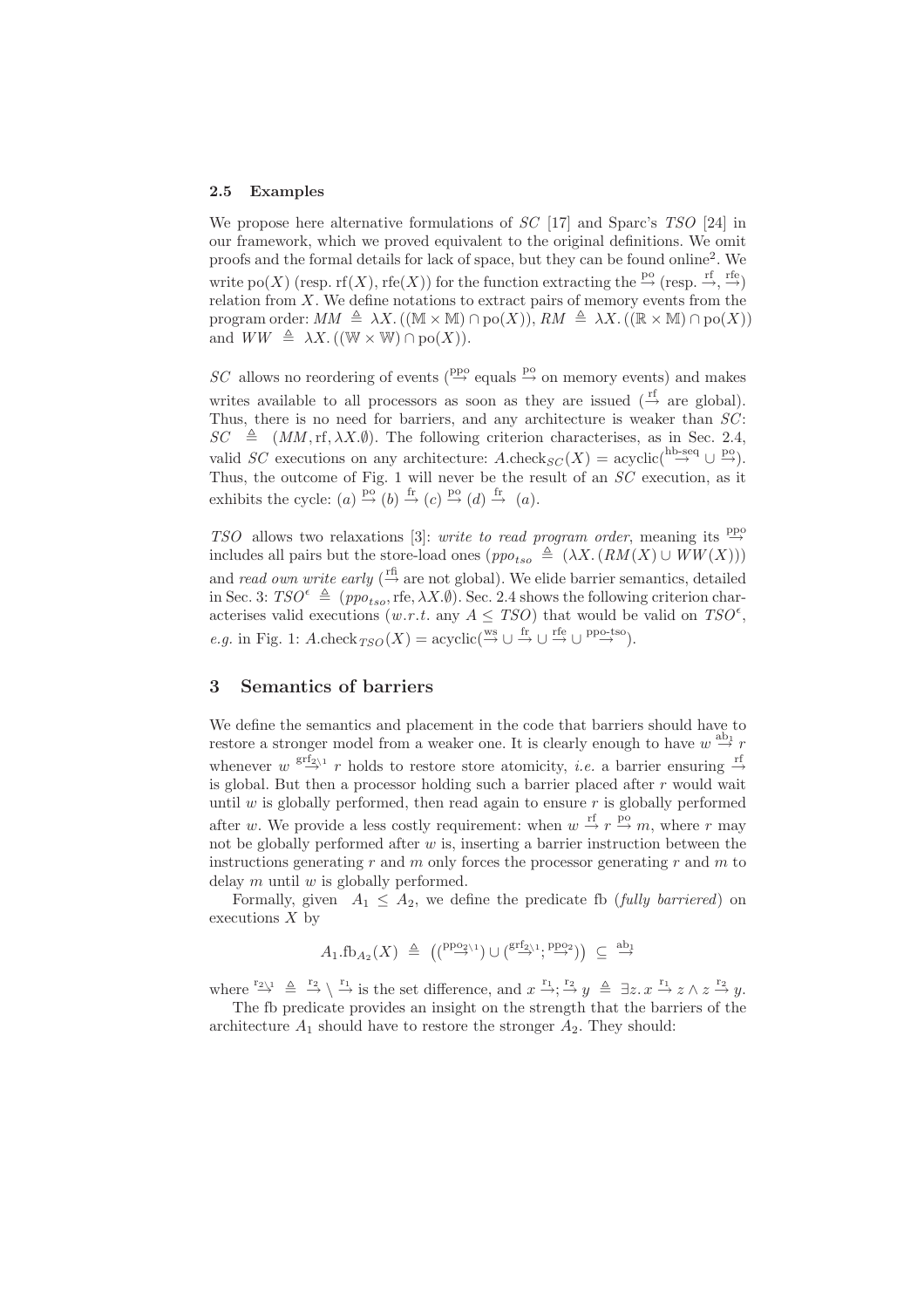- 1. restore the pairs that are preserved in the program order on  $A_2$  and not on  $A_1$ , which is a static property;
- 2. compensate for the fact that some writes may not be globally performed at once on  $A_1$  while they are on  $A_2$ , which we model by (some subrelation of)  $\stackrel{\text{rf}}{\rightarrow}$  not being global on  $A_1$  while it is on  $A_2$ ; this is a dynamic property.

We can then prove that the above condition on  $\stackrel{\text{ab}_1}{\rightarrow}$  is sufficient to regain  $A_2^{\epsilon}$ from  $A_1$ :

### Theorem 1 (Barrier guarantee).

 $\forall A_1 A_2, (A_1 \leq A_2) \Rightarrow (\forall X, A_1.\text{valid}(X) \land A_1.\text{fb}_{A_2}(X) \Rightarrow A_2^{\epsilon}.\text{valid}(X))$ 

The static property of barriers is expressed by the condition  $\mathbb{P}^{\text{po}_{2}\setminus 1} \subseteq \stackrel{\text{ab}_1}{\to}$ . A barrier provided by  $A_1$  should ensure that the events generated by a same processor are globally performed in program order if they are on  $A_2$ . In this case, it is enough to insert a barrier between the instructions that generate these events.

The dynamic property of barriers is expressed by the condition  $\mathbb{S}^{\text{rf}_{2\setminus 1}}$ ;  $\mathbb{P}^{\text{po}_2} \subseteq \mathbb{S}^{\text{b}_1}$ . A barrier provided by  $A_1$  should ensure store atomicity to the write events that have this property on  $A_2$ . This is how we interpret the *cumulativity* of barriers as stated by Power [21]: the A-cumulativity (resp. B-cumulativity) property applies to barriers that enforce ordering of pairs in  $\stackrel{\text{rf}}{\rightarrow}$ ;  $\stackrel{\text{po}}{\rightarrow}$  (resp.  $\stackrel{\text{po}}{\rightarrow}$ ;  $\stackrel{\text{rf}}{\rightarrow}$ ). We consider a barrier that only preserves pairs in  $\stackrel{\text{po}}{\rightarrow}$  to be *non-cumulative*. Thm. 1 states that, to restore  $A_2$  from  $A_1$ , it suffices to insert an A-cumulative barrier between each pair of instructions such that the first one in the program order reads from a write which is to be globally performed on  $A_2$  but is not on  $A_1$ .

Restoring SC We model an A-cumulative barrier as a function returning an ordering relation when given a placement of the barriers in the code:

$$
m_1 \stackrel{\text{fenced}}{\rightarrow} m_2 \stackrel{\triangle}{=} \exists b. m_1 \stackrel{\text{po}}{\rightarrow} b \stackrel{\text{po}}{\rightarrow} m_2
$$
  
A – cumul $(X, \stackrel{\text{fenced}}{\rightarrow}) \stackrel{\triangle}{=} \stackrel{\text{fenced}}{\rightarrow} \bigcup_{i=1}^{i \text{fenced}}$ 

Thm. 1 shows that inserting such a barrier between all  $\stackrel{po}{\rightarrow}$  pairs restores SC:

Corollary 1 (Barriers restoring  $SC$ ).

$$
\forall A \ X, (A.\text{valid}(X) \land A-\text{cumul}(X,MM) \subseteq \xrightarrow{ab}) \Rightarrow SC.\text{valid}(X)
$$

Consider  $e.g.$  the iriw test depicted in Fig. 4. The specified outcome may be the result of a non-SC execution on a weak architecture in the absence of barriers. Our A-cumulative barrier forbids this outcome, as shown in Fig. 4: if placed between each pair of reads on  $P_0$  and  $P_1$ , not only does it prevent their reordering, but also ensures that the write  $(e)$  on  $P_2$  (resp.  $(y)$   $P_3$ ) is globally performed before the second read  $(b)$  on  $P_0$  (resp.  $(d)$  on  $P_1$ ).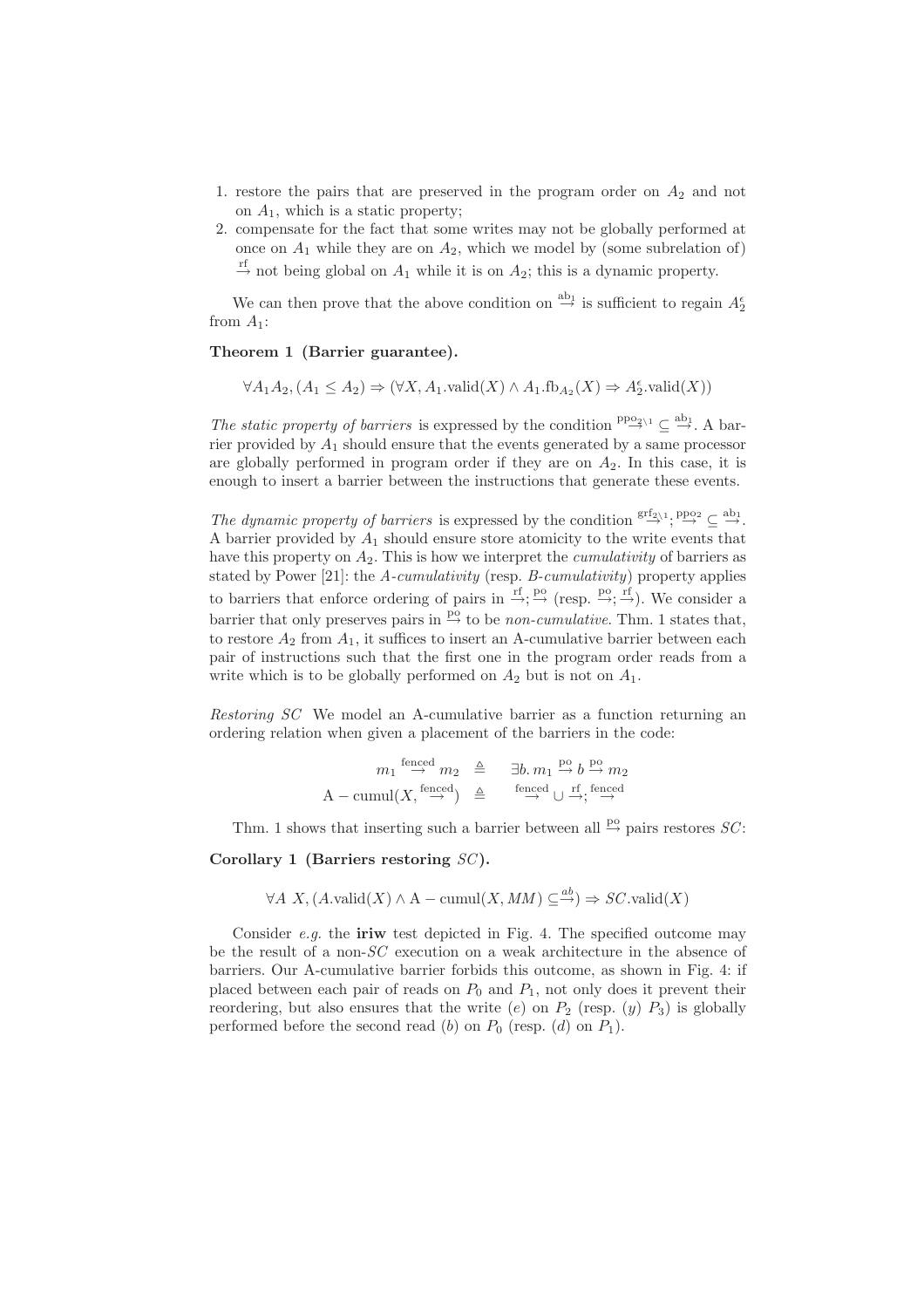

Fig. 4. Study of iriw with A-cumulative barriers

Thus, we force a program to have an SC behaviour by fencing all pairs in  $\stackrel{po}{\rightarrow}$ . Yet, it would be enough to invalidate non-SC executions, by fencing only the  $\stackrel{\text{po}}{\rightarrow}$ pairs in the  $\stackrel{\text{hb-seq}}{\rightarrow} \cup \stackrel{\text{po}}{\rightarrow}$  cycles of these executions. We believe the static analysis of [23] (based on compile-time approximation of  $\stackrel{\text{hb-seq}}{\rightarrow} \cup \stackrel{\text{po}}{\rightarrow}$  cycles) applies to architectures relaxing store atomicity, if their barriers offer A-cumulativity.

### 4 diy: a testing tool

We present our div (do it yourself) tool, which computes litmus tests in  $x86$  or Power assembly code by generating violations of  $SC$ , *i.e.* cycles in <sup>hb-seq</sup>  $\cup \stackrel{po}{\rightarrow} A$  $diy$  tutorial is available<sup>1</sup>.

#### 4.1 Cycles as specifications of litmus tests

Consider e.g. the outcome of Fig. 4 (a): it leads to the  $\stackrel{\text{hb-seq}}{\rightarrow} \cup \stackrel{\text{po}}{\rightarrow}$  cycle of Fig. 4 (b): from  $r_1 = 1$  on  $P_0$ , we know the load (a) reads from the store (e) on  $P_2$ , thus (e)  $\stackrel{\text{refe}}{\rightarrow}$  (a). By the fence on  $P_0$ , we know (a)  $\stackrel{\text{fenced}}{\rightarrow}$  (b) and since  $r_2 = 0$  on  $P_0$ , we know the load (b) read from the initial state, thus (b)  $\stackrel{\text{fre}}{\rightarrow} (f)$ ; *idem* on  $P_1$ .

The interesting behaviour of a litmus test can be characterised by a cycle formed of relations: e.g. the **iriw** test of Fig. 4 can be built from the cycle  $\stackrel{\text{refe}}{\rightarrow}$  $; \stackrel{\text{fenced}}{\rightarrow} ; \stackrel{\text{ref}}{\rightarrow} ; \stackrel{\text{fenced}}{\rightarrow} ; \stackrel{\text{frec}}{\rightarrow}$ . The computed outcome ensures the input cycle appears in at least one of the execution witnesses of the test. If the outcome is observed, then at least one subsequence in the cycle is not global, *i.e.* not in  $\xrightarrow{\text{ghb}} e.g.$  if the fence of Fig. 4 orders pairs of loads and since  $\stackrel{\text{ab}}{\rightarrow}$  and  $\stackrel{\text{fr}}{\rightarrow}$  are global, then  $\stackrel{\text{refe, fenced}}{\rightarrow} \mathcal{L}^{\text{ghb}}$ , *i.e.* the **fence** is not A-cumulative.

We call sequences of relations *relaxations* and give them a concrete syntax (see Fig. 7 and 8). Thus Rfe represents a  $\stackrel{\text{refe}}{\rightarrow}$  arrow, Fre a  $\stackrel{\text{free}}{\rightarrow}$  arrow, and DpdR a  $\stackrel{\text{dp}}{\rightarrow}$ (Dp) arrow targeting a read (R), with different (d) source and target locations.

diy needs to be specified which relaxations are considered global and which are not. When specified a pool of global relaxations, a single non-global relaxation, and a size  $n$  (*i.e.* the number of relaxations arrows in the cycle, *e.g.* 6 for  $iriw$ ),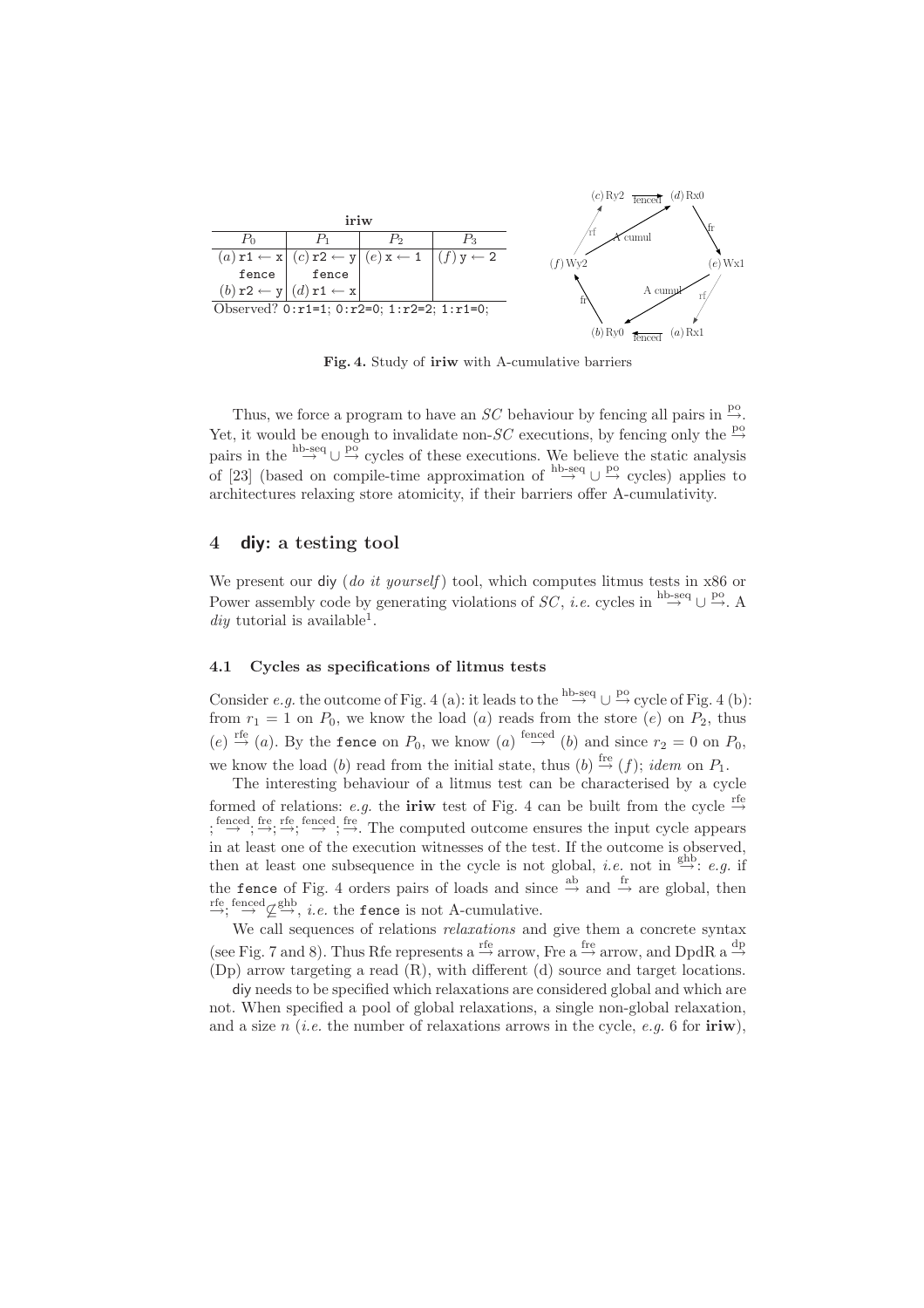$\frac{d}{dx}$  div generates cycles up to size n that contains at least one occurrence of the nonglobal relaxation. If no non-global relaxation is specified, diy generates cycles up to size  $n$  containing the specified global relaxations. When the cycles generation is done, diy computes litmus tests from these cycles, as detailed in the following.

#### 4.2 Code generation

.

We show here how we generate a Power litmus test from a given cycle of relaxations by an example below. The complete algorithm for code generation is available online<sup>2</sup>. We write  $\overline{\ }$  for the information not yet set by diy:  $\overline{\ }$  is an undetermined event,  $W_{-}$  a write with yet unset location and value, and  $Rx_{-}$  a read from x with undetermined value.

1. Consider e.g. the input cycle, issued by diy's cycles generation phase:

$$
(a)_{---} \xrightarrow{\text{Rfe}} (b)_{---} \xrightarrow{\text{DpdR}} (c)_{---} \xrightarrow{\text{Fre}} (d)_{---} \xrightarrow{\text{Rfe}} (e)_{---} \xrightarrow{\text{DpdR}} (f)_{---} \xrightarrow{\text{Fre}} (a)
$$

2. A linear scan sets the directions from the edges. Observe  $e.g.$  the last edge;  $\xrightarrow{\text{Fre}}$  requires a R source and a W target:

(a)W Rfe −→ (b)R DpdR −→ (c)R Fre −→ (d)W Rfe −→ (e)R DpdR −→ (f)R Fre −→ (a)

3. We pick an event e which is the target of a relaxation specifying a location change. If there is none, generation fails. Otherwise, a linear scan starting from e sets the locations. At the end of the scan, if e and its predecessor have the same location  $(e.g. \xrightarrow{\text{Ref}} e \xrightarrow{\text{PodRW}})$ , generation fails. As  $\xrightarrow{\text{DpdR}}$  specifies a location change (*i.e.* we pick  $(c)$ ), we rewrite the cycle as:

$$
(c)R_{--} \xrightarrow{\text{Free}} (d)W_{--} \xrightarrow{\text{Rfe}} (e)R_{--} \xrightarrow{\text{DpdR}} (f)R_{--} \xrightarrow{\text{Free}} (a)W_{--} \xrightarrow{\text{Rfe}} (b)R_{--} \xrightarrow{\text{DpdR}} (c)
$$

We set the locations starting from  $(c)$ , changing location between  $(e)$  and  $(f)$ :

$$
(c)Rx_{-} \xrightarrow{\text{Fre}} (d)Wx_{-} \xrightarrow{\text{Rfe}} (e)Rx_{-} \xrightarrow{\text{DpdR}} (f)Ry_{-} \xrightarrow{\text{Fre}} (a)Wy_{-} \xrightarrow{\text{Rfe}} (b)Ry_{-} \xrightarrow{\text{DpdR}} (c)
$$

4. We cut the input cycle into maximal sequences of events with the same location (*i.e.*  $(c)(d)(e)$  and  $(f)(a)(b)$ ), each being scanned w.r.t. the cycle order: the first write in each sequence is given value 1, the second one 2, etc. The values then reflect the write serialisation order for the specified location:

$$
(c)Rx \xrightarrow{\text{Fre}} (d)Wx1 \xrightarrow{\text{Re}} (e)Rx \xrightarrow{\text{DpdR}} (f)Ry \xrightarrow{\text{Fre}} (a)Wy1 \xrightarrow{\text{Re}} (b)Ry \xrightarrow{\text{DpdR}} (c)
$$

5. Significant reads are the sources of  $\stackrel{\text{fr}}{\rightarrow}$  and the targets of  $\stackrel{\text{rf}}{\rightarrow}$  edges. We associate them with the write on the other side of the edge. In the  $\stackrel{\text{rf}}{\rightarrow}$  case, the value of the read is the one of its associated write. In the  $\stackrel{\text{fr}}{\rightarrow}$  case, the value of the read is the value of the predecessor of its associated write in  $\stackrel{\text{ws}}{\rightarrow}$ , *i.e.* by construction the value of its associated write minus 1. Non significant reads do not appear in the test condition. All the reads are significant here:

$$
(c)Rx0 \xrightarrow{\text{Fre}} (d)Wx1 \xrightarrow{\text{Rfe}} (e)Rx1 \xrightarrow{\text{DpdR}} (f)Ry0 \xrightarrow{\text{Fre}} (a)Wy1 \xrightarrow{\text{Rfe}} (b)Ry1 \xrightarrow{\text{DpdR}} (c)
$$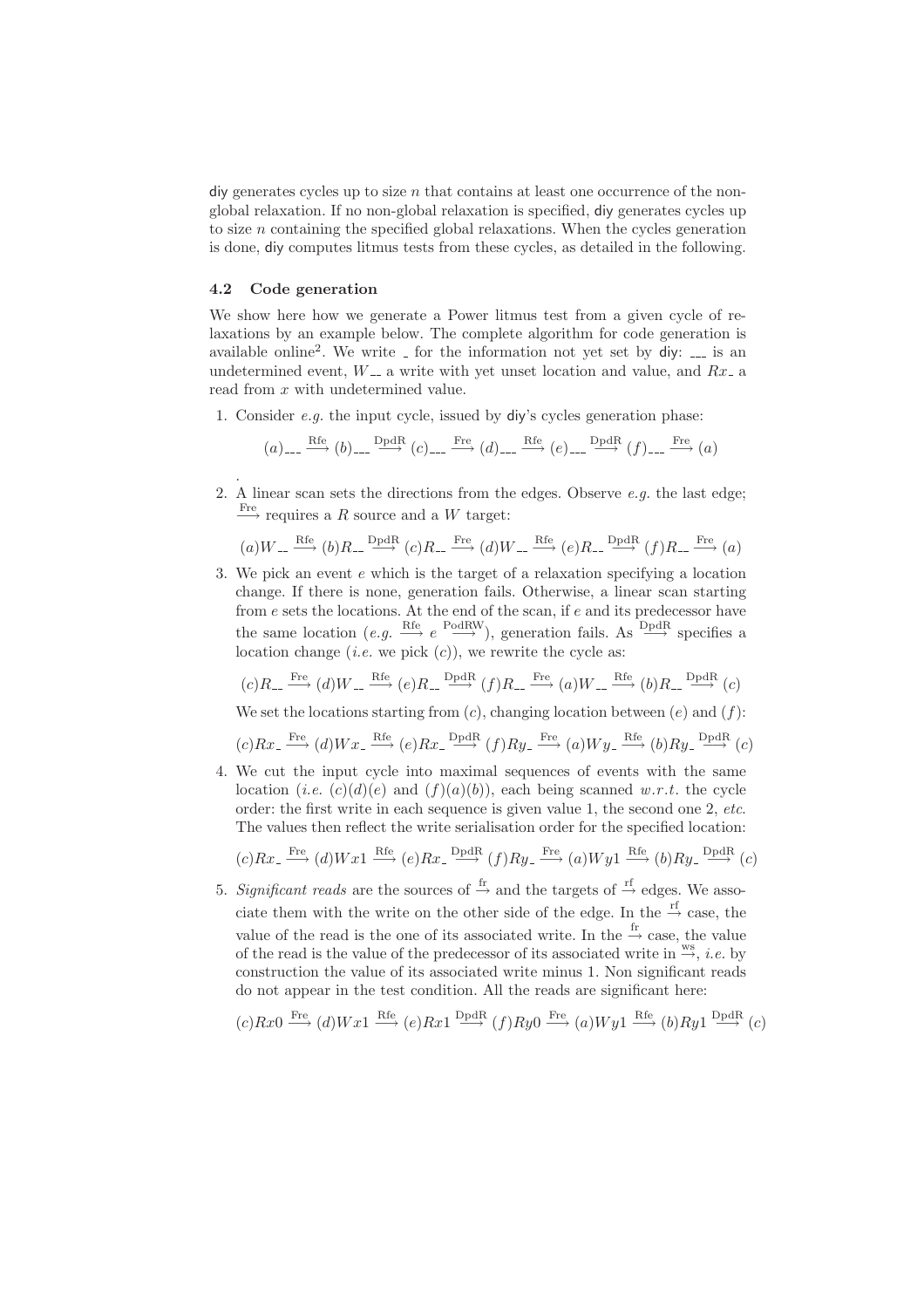{ 0:r2=y; 0:r5=x; 1:r2=x; 2:r2=x; 2:r5=y; 3:r2=y; } P0 | P1 | P2 | P3 (b)  $lwx$  r1,0(r2) | li r1,1 | (e)  $lwx$  r1,0(r2) | li r1,1 xor r3,r1,r1 | (d) stw r1,0(r2) | xor r3,r1,r1 |(a) stw r1,0(r2) (c)  $l$ wzx r4,r3,r5 |  $|$  (f)  $l$ wzx r4,r3,r5 |

exists  $(0:r1=1 / \cup 0:r4=0 / \cup 2:r1=1 / \cup 2:r4=0)$ 

Fig. 5. iriw with dependencies in Power assembly

6. We generate the litmus test given in Fig. 5 for Power. We add e.g. a xor instruction between the instructions associated with the events  $(b)$  and  $(c)$ to implement the dependency required by the  $\frac{Dp dR}{dx}$  relation between them.

The test in Fig. 5 actually is a Power implementation of iriw [9] with dependencies. diy recovers indeed many classical tests, such as rwc [9] (see also Fig. 8).

#### 5 Case study: the Power architecture

We now instantiate the formalism of Sec. 2 for Power by adding register events to reflect register accesses [22], and *commit events* to express branching decisions.  $\mathbb C$  is the set of commits, and c is an element of  $\mathbb C$ . We handle three barrier instructions : isync, sync and lwsync. We distinguish the corresponding events by the eponymous predicates, e.g. is-isync. An execution witness includes an additional intra-instruction causality relation  $\stackrel{\text{iice}}{\rightarrow}$ : e.g. executing the indirect load lwz r1,  $0(r2)$  (r2 holding the address of a memory location x containing 1) creates three events (a)  $Rr_2x$ , (b) Rx1 and (c)  $Wr_11$ , such that (a)  $\xrightarrow{\text{lico}} (b) \xrightarrow{\text{lico}} (c)$ . Moreover,  $\stackrel{\text{rf}}{\rightarrow}$  now also relates register events: we write  $\stackrel{\text{rf-reg}}{\rightarrow}$  the subrelation of  $\stackrel{\text{rf}}{\rightarrow}$  relating register stores to register loads that read their values.

*Preserved program order* We present in Fig.  $6(a)$  the definition of  $\frac{ppo\text{-}ppc}{\rightarrow}$ , induced by lifting the ordering constraints of a processor to the global level (where  $+$  is the transitive closure). This is a formal presentation of the data dependencies  $\left(\stackrel{\text{dd}}{\rightarrow}\right)$  and *control dependencies*  $\left(\stackrel{\text{ctrl}}{\rightarrow}\right)$  and  $\stackrel{\text{isync}}{\rightarrow}$  of [21, p. 661] which allows loads to be speculated if no isync is added after the branch but prevents stores from being speculated in any case. This is similar to Sparc RMO [24, V9, p. 265].

Read-from maps Since Power allows store buffering [21, p.661],  $\stackrel{\text{rf}}{\rightarrow}$  is not global. Running **iriw** with data dependencies (Fig. 5) on Power reveals that  $\stackrel{\text{refe}}{\rightarrow}$  is not global either. This is the main particularity of the Power architecture.

Barriers We define in Fig. 6 (b) the sync barrier [21, p. 700] as the SC-restoring A-cumulative barrier of Sec. 3 extended to B-cumulativity. Power features another cumulative barrier [21, p. 700], lwsync, defined in Fig. 6 (b). lwsync acts as sync except on store-load pairs, in both the base and cumulativity cases.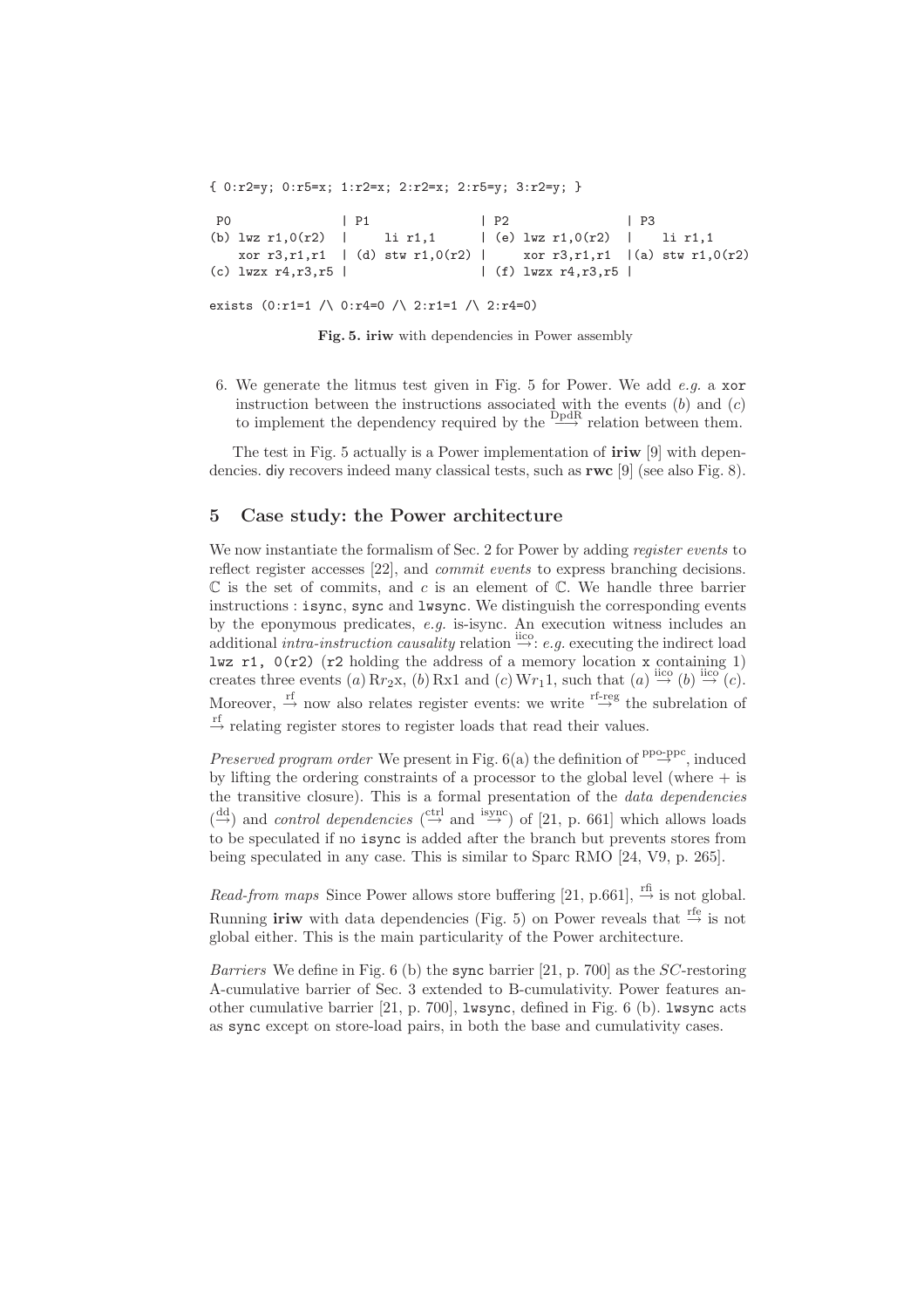$$
\stackrel{\text{dd}}{\rightarrow} \stackrel{\text{f-f-reg}}{\rightarrow} \cup \stackrel{\text{iso}}{\rightarrow}^+
$$
\n
$$
r \stackrel{\text{ctrl}}{\rightarrow} w \stackrel{\text{d}}{\rightarrow} \exists c \in \mathbb{C}. \ r \stackrel{\text{dd}}{\rightarrow} c \stackrel{\text{po}}{\rightarrow} w
$$
\n
$$
r \stackrel{\text{isync}}{\rightarrow} e \stackrel{\text{d}}{\rightarrow} \exists c \in \mathbb{C}. \ r \stackrel{\text{dd}}{\rightarrow} c \wedge \exists b. \text{ is-isync}(b) \wedge c \stackrel{\text{po}}{\rightarrow} b \stackrel{\text{po}}{\rightarrow} e
$$

 $\stackrel{\mathrm{dp}}{\rightarrow} \stackrel{\mathrm{ctrl}}{\rightarrow} \cup \stackrel{\mathrm{isync}}{\rightarrow} \cup (\stackrel{\mathrm{dd}}{\rightarrow} \cup (\stackrel{\mathrm{po-loc}}{\rightarrow} \cap (\mathbb{W} \times \mathbb{R})))^+ \cap (\mathbb{R} \times \mathbb{M})$  $\rangle \qquad \qquad \text{ppo-ppc} \underline{\triangle} \stackrel{\text{dp}}{\longrightarrow}$ 

(a) Preserved program order

$$
m_1 \stackrel{\text{sync}}{\rightarrow} m_2 \stackrel{\triangle}{=} 3b. \text{ is-sync}(b) \land m_1 \stackrel{\text{po}}{\rightarrow} b \stackrel{\text{po}}{\rightarrow} m_2
$$
\n
$$
m_1 \stackrel{\text{ab-sync}}{\rightarrow} m_2 \stackrel{\triangle}{=} 3b. \text{ is-lwsync}(b) \land m_1 \stackrel{\text{po}}{\rightarrow} b \stackrel{\text{po}}{\rightarrow} m_2
$$
\n
$$
m_1 \stackrel{\text{ab-sync}}{\rightarrow} m_2
$$
\n
$$
\lor \exists r. \ m_1 \stackrel{\text{rf}}{\rightarrow} r \stackrel{\text{ab-sync}}{\rightarrow} m_2
$$
\n
$$
\lor \exists w. \ m_1 \stackrel{\text{ab-sync}}{\rightarrow} w \stackrel{\text{rf}}{\rightarrow} m_2
$$
\n
$$
\lor \exists w. \ m_1 \stackrel{\text{ab-sync}}{\rightarrow} w \stackrel{\text{rf}}{\rightarrow} m_2
$$
\n
$$
\lor \exists w. \ m_1 \stackrel{\text{ab-sync}}{\rightarrow} w \stackrel{\text{rf}}{\rightarrow} m_2
$$
\n
$$
\lor \exists w. \ m_1 \stackrel{\text{ab-sync}}{\rightarrow} w \stackrel{\text{rf}}{\rightarrow} m_2
$$
\n
$$
\lor \exists w. \ m_1 \stackrel{\text{ab-sync}}{\rightarrow} w \stackrel{\text{rf}}{\rightarrow} m_2
$$
\n
$$
\lor \exists w. \ m_1 \stackrel{\text{ab-sync}}{\rightarrow} w \stackrel{\text{rf}}{\rightarrow} m_2
$$
\n(c) Barrier lwsync\n
$$
Power \stackrel{\text{ab-sync}}{\rightarrow} (\emptyset, \stackrel{\text{ab-prc}}{\rightarrow})
$$

Fig. 6. A Power model

Experiment diy generated 800 Power tests and ran them up to 1e12 times each on 3 machines: squale, a 4-processor Power G5 running Mac OS X, hpcx a Power 5 with 16 processors per node and vargas, a Power 6 with 32 processors per node, both of them running AIX. The detailed protocol and results are available<sup>1</sup>.

Following our model, we assumed  $\stackrel{ws}{\rightarrow}$ ,  $\stackrel{fp}{\rightarrow}$ ,  $\stackrel{ppo-ppc}{\rightarrow}$  and  $\stackrel{ab-ppc}{\rightarrow}$  to be global and tested it by computing safe tests whose input cycles only include relaxations we suppose global,  $e.g. \xrightarrow{\text{SyndWW}} \xrightarrow{\text{Wse}} \xrightarrow{\text{SyndWR}} \xrightarrow{\text{Fre}}$ . We ran the tests supposed to, according to our model, exhibit relaxations. These tests are given in Fig. 7 (where M stands for million). We observed all of them at least on one machine, which corresponds with our model. For each relaxation observed on a given machine, we write the highest number of outcomes. When a relaxation is not observed, we write the total of outcomes: thus we write  $e.g. 0/16725M$  for PodRR on vargas.

For each machine, we observed the number of runs required to exhibit the least frequent relaxation (e.g. 32 million for Rfe on vargas), and ran the safe tests at least 20 times this number. The outcomes of the safe tests have not been observed on vargas and squale, which increases our confidence in the safe set we assumed. Yet, hpcx exhibits non- $SC$  behaviours for some A-cumulativity tests, including classical ones [9] like iriw with sync instructions on  $P_0$  and  $P_1$ (see Fig. 8). We understand that this is due to an erratum in the Power 5 implementation. IBM is providing a workaround, replacing the sync barrier by a short code sequence [Personal Communication], and our testing suggests this does regain SC behaviour for the examples in question (e.g. with  $0/4e10$  non-SC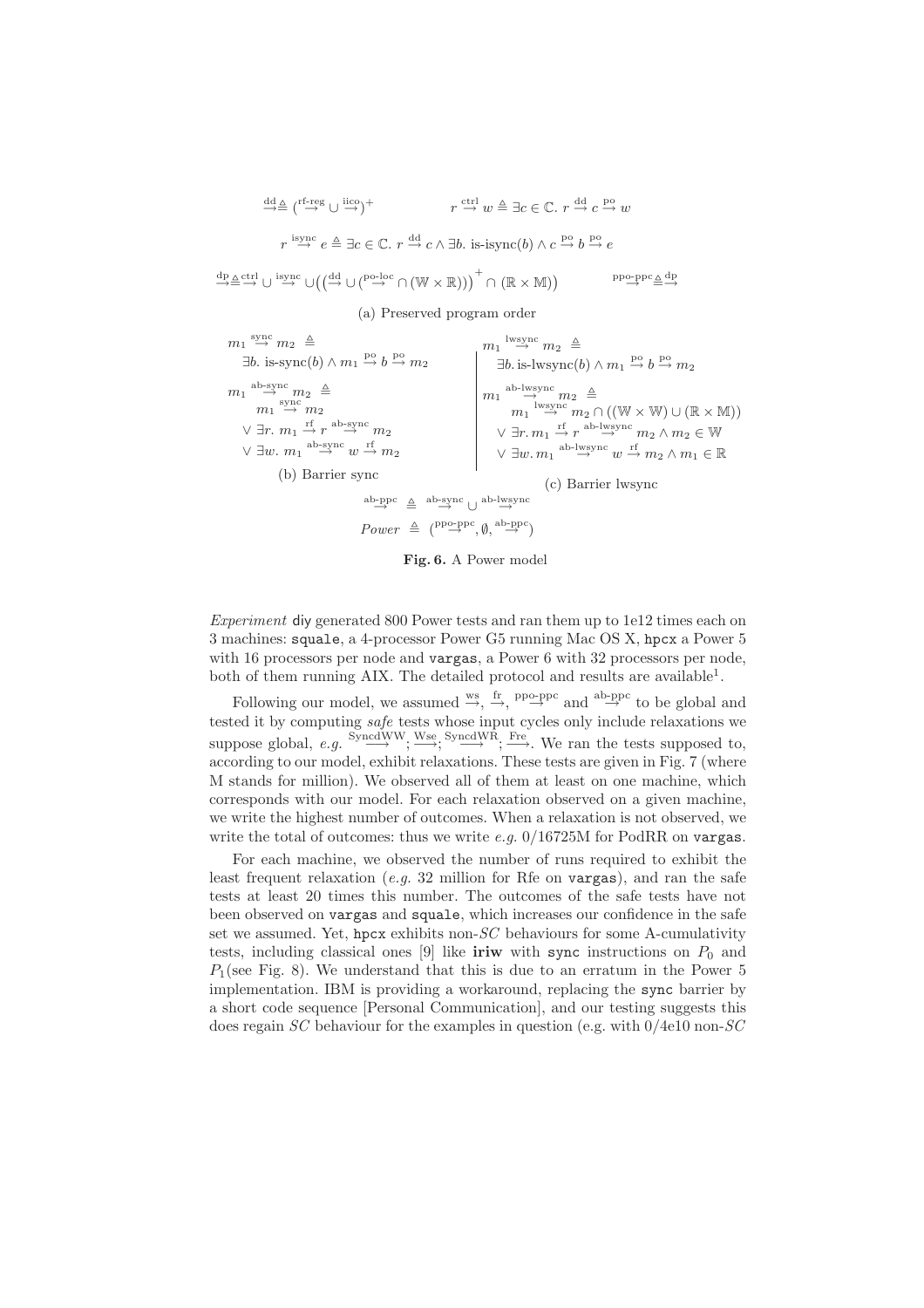| Relaxation             | Definition <sup><math>a</math></sup>                                                                                              | hpcx        | squale    | vargas      |  |
|------------------------|-----------------------------------------------------------------------------------------------------------------------------------|-------------|-----------|-------------|--|
| PosRR                  | $r_{\ell} \stackrel{\text{po}}{\rightarrow} r'_{\ell}$                                                                            | 2/40M       | 3/2M      | 0/4745M     |  |
| PodRR                  | $r_{\ell} \stackrel{\text{po}}{\rightarrow} r'_{\ell'}$                                                                           | 2275/320M   | 12/2M     | 0/16725M    |  |
| PodRW                  | $r_{\ell} \stackrel{\text{po}}{\rightarrow} w'_{\ell'}$                                                                           | 8653/400M   | 178/2M    | 0/6305M     |  |
| PodWW                  | $w_{\ell} \stackrel{\text{po}}{\rightarrow} w'_{\ell'}$                                                                           | 2029/4M     | 2299/2M   | 2092501/32M |  |
| PodWR                  | $w_{\ell} \stackrel{\text{po}}{\rightarrow} r'_{\ell'}$                                                                           | 51085/40M   | 178286/2M | 672001/32M  |  |
| Rfi                    | rfi<br>$\longrightarrow$                                                                                                          | 7286/4M     | 1133/2M   | 145/32M     |  |
| Rfe                    | rfe<br>→                                                                                                                          | 177/400M    | 0/1776M   | 9/32M       |  |
| LwSyncsWR              | $\frac{1}{\sqrt{2}}\frac{w_{\text{sync}}}{r_{\ell}}$<br>$w_{\ell}$                                                                | 243423/600M | 2/40M     | 385/32M     |  |
| LwSyncdWR              | $\frac{1}{\sqrt{\frac{N_{\rm{c}}}{\rho}}}$ $r'_{\ell'}$<br>$w_{\ell}$                                                             | 103814/640M | 11/2M     | 117670/32M  |  |
| ACLwSwnessRR           | $w_{\ell} \stackrel{\text{rfe}}{\rightarrow} r'_{\ell} \stackrel{\text{lwsync}}{\rightarrow}$<br>$r_{\scriptscriptstyle{\ell}}''$ | 11/320M     | 0/960M    | 1/21M       |  |
| ACLwSyncdRR            | $w_\ell \stackrel{\mathrm{rfe}}{\rightarrow} r'_\ell \stackrel{\mathrm{lwsync}}{\rightarrow}$<br>$^{\prime\prime}$<br>$r_{\nu'}$  | 124/400M    | 0/7665M   | 2/21M       |  |
| <b>BCLwSyncsWW</b>     | $\stackrel{\text{lwsync}}{\rightarrow} w'_{\ell} \stackrel{\text{rfe}}{\rightarrow} r''_{\ell}$<br>$w_{\ell}$                     | 68/400M     | 0/560M    | 2/160M      |  |
| $BCLwSyncdWW w_{\ell}$ | $\limsup_{\longrightarrow}^{\text{lwsync}} w'_{\ell'} \stackrel{\text{rfe}}{\longrightarrow} r''_{\ell'}$                         | 158/400M    | 0/11715M  | 1/21M       |  |

<sup>a</sup> Notation:  $r_{\ell}$  ( $w_{\ell}$ ) is a read (write) event with location  $\ell$ .

|  |  |  |  |  |  | Fig. 7. Selected results of the diy experiment matching our model |  |  |  |
|--|--|--|--|--|--|-------------------------------------------------------------------|--|--|--|
|--|--|--|--|--|--|-------------------------------------------------------------------|--|--|--|

| Cycle                                            |        | hpcx   Name in $[9]$ |  |
|--------------------------------------------------|--------|----------------------|--|
| Rfe SyncdRR Fre Rfe SyncdRR Fre                  | 2/320M | iriw                 |  |
| Rfe SyncdRR Fre SyncdWR Fre                      | 3/400M | <b>TWC</b>           |  |
| DpdR Fre Rfe SyncsRR DpdR Fre Rfe SyncsRR 1/320M |        |                      |  |
| Wse LwSyncdWW Wse Rfe SyncdRW                    | 1/800M |                      |  |
| Wse SyncdWR Fre Rfe LwSyncdRW                    | 1/400M |                      |  |

Fig. 8. Anomalies observed on Power 5

results for iriw). We understand also that the erratum should not be observable for conventional lock-based code and that Power 6 is not subject to it; the latter is consistent with our testing on vargas.

# 6 Related Work

Formal memory models roughly fall into two classes: operational models and axiomatic models. Operational models, e.g. [25, 15], are abstractions of actual machines composed of idealised hardware components such as queues. They can be appealingly intuitive and offer a relatively direct path to simulation, at least in principle. Axiomatic models focus on segregating allowed and forbidden behaviours, usually by constraining various order relations on memory accesses; they are particularly well adapted for model exploration, as we do here. Several of the more formal vendor specifications have been in this style [5, 24, 16].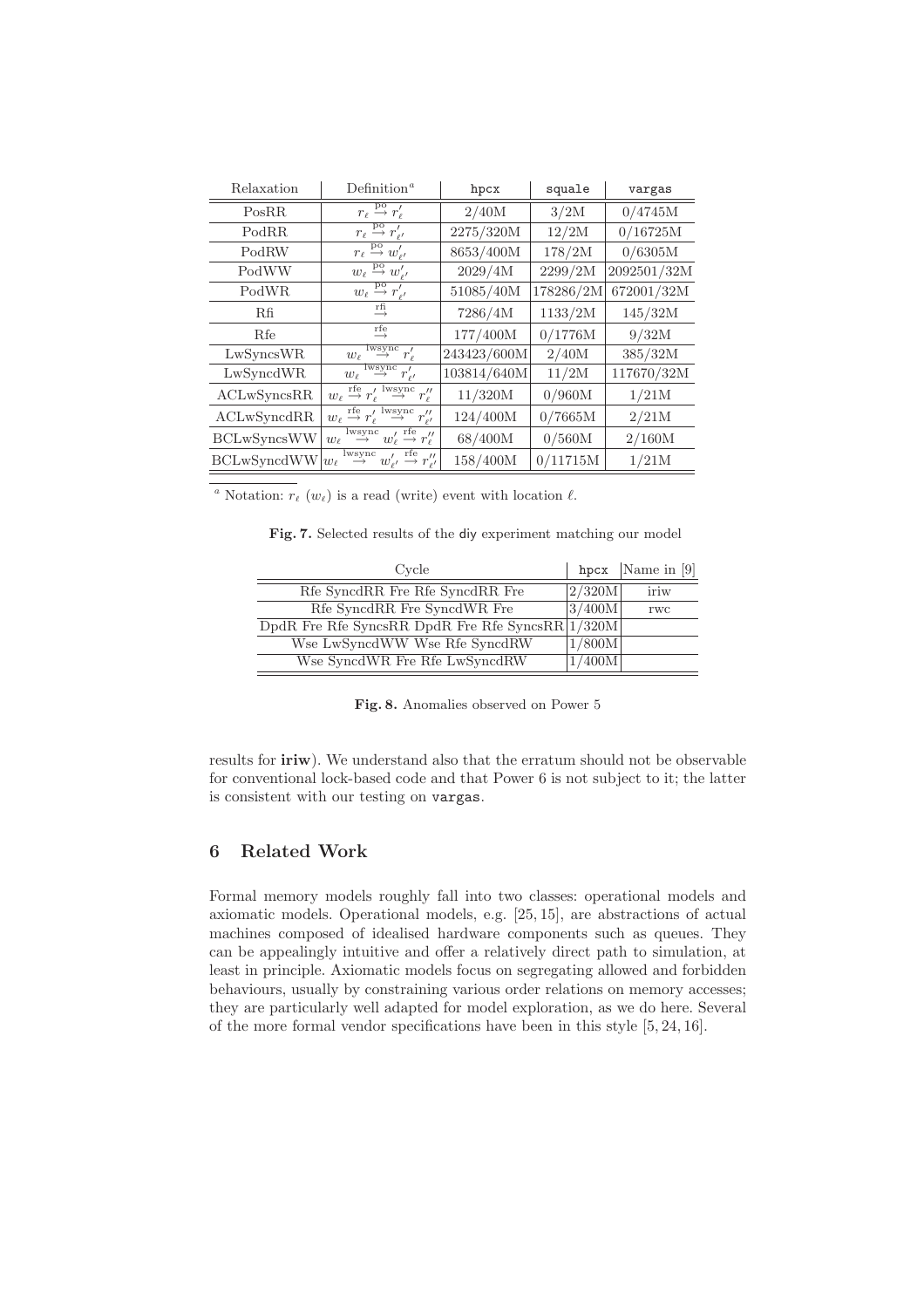One generic axiomatic model related to ours is Nemos [26]. This covers a broad range of models including Itanium as the most substantial example. Itanium is rather different to Power; we do not know whether our framework could handle such a model or whether a satisfactory Power model could be expressed in Nemos. By contrast, our framework owes much to the concept of relaxation, informally presented in [3]. As regards tools, Nemos calculates the behaviour of example programs w.r.t. to a model, but offers no support for generating or running tests on actual hardware.

Previous work on model-building based on experimental testing includes that of Collier [12] and Adir et al. [2, 1]. The former is based on hand-coded test programs and Collier's model, in which the cumulativity of the Power barriers does not seem to fit naturally. The latter developed an axiomatic model for a version of Power before cumulative barriers [1]; their testing [2] aims to produce interesting collisions (accesses to related locations) with knowledge of the microarchitecture, using an architecture model as an oracle to determine the legal results of tests rather than (as we do) generating interesting tests from the memory model.

## 7 Conclusion

We present here a general class of axiomatic memory models, extending smoothly from SC to a highly relaxed model for Power processors. We model their relaxation of store atomicity without requiring multiple write events per store [16], or a view order per processor  $[12, 1, 21, 6]$ . Our principal validity condition is simple, just an acyclicity check of the global happens before relation. This check is already known for  $SC$  [18], and recent verification tools use it for architectures with store buffer relaxation [14, 10]. Our Power model captures key aspects of the behaviour of cumulative barriers, though we do not regard it as definitive: on the one hand there are known tests for which the model is too weak w.r.t. our perception of the architect's intent (particularly involving the lightweight barrier lwsync); on the other hand, given that we rely heavily on black-box testing, it is hard to establish confidence that there are not tests that would invalidate our model. Despite that, our automatic test generation based on the model succeeds in generating interesting tests, revealing a rare Power 5 implementation erratum for barriers in lock-free code. This is a significant advance over reliance on hand-crafted litmus tests.

Acknowledgements We thank Damien Doligez and Xavier Leroy for invaluable discussions and comments, Assia Mahboubi and Vincent Siles for advice on the Coq development, and Thomas Braibant, Jules Villard and Boris Yakobowski for comments on a draft. We thank the HPCx (UK) and IDRIS(.fr) highperformance computing services. We acknowledge support from EPSRC grants EP/F036345 and EP/H005633 and ANR grant ANR-06-SETI-010-02.

### References

1. A. Adir, H. Attiya, and G. Shurek. Information-Flow Models for Shared Memory with an Application to the PowerPC Architecture. In TPDS, 2003.